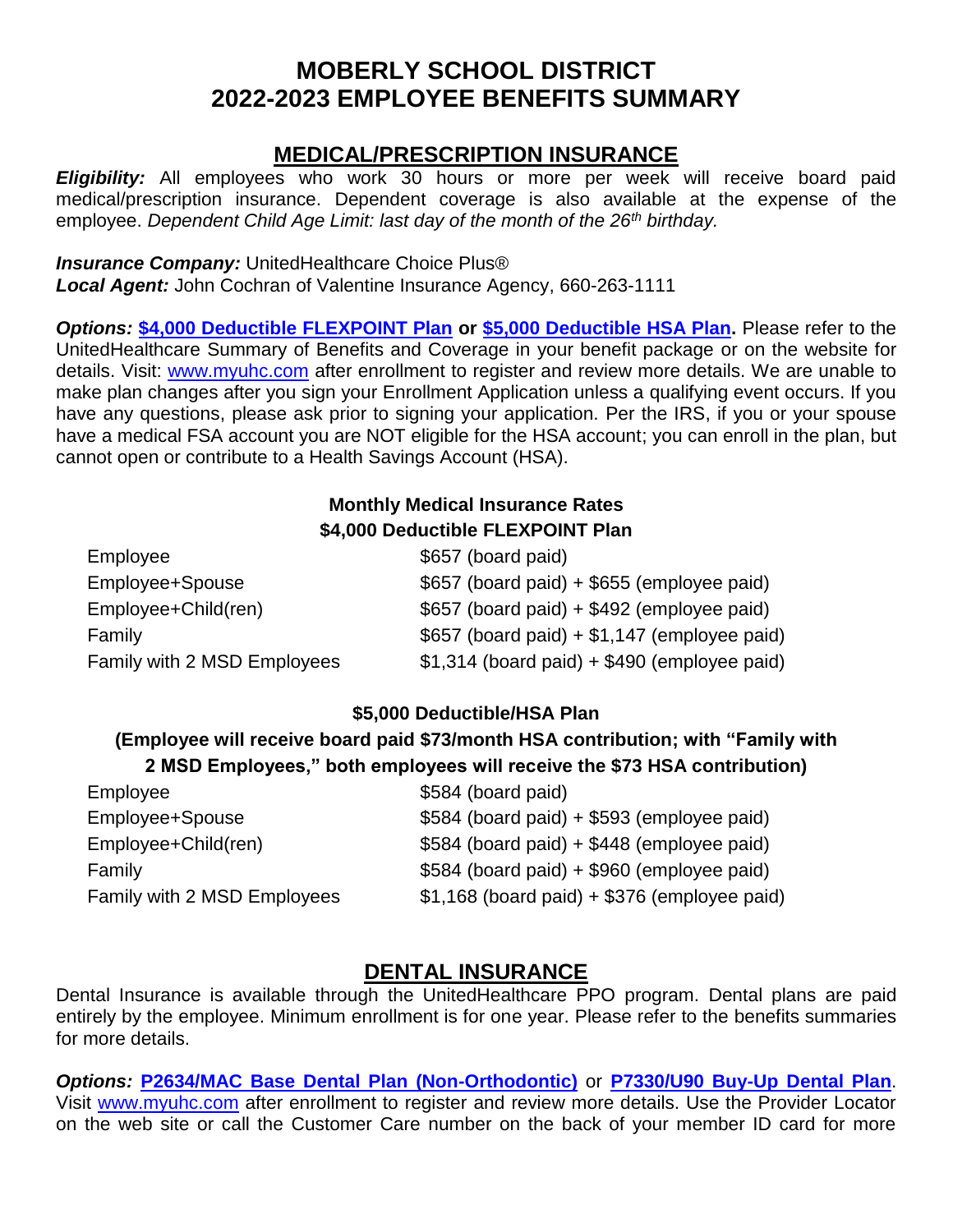information. Enrollees will receive a separate UnitedHealthcare Dental member ID card. Only the primary enrollee name will appear on the ID card.

#### **Monthly Dental Insurance Rates** *(*100 % Employee Paid)

|                     | Core Plan | Buy-Up Plan |
|---------------------|-----------|-------------|
| Employee            | \$14.61   | \$51.22     |
| Employee+Spouse     | \$29.22   | \$102.41    |
| Employee+Child(ren) | \$33.44   | \$110.87    |
| Employee+Family     | \$50.54   | \$170.03    |

#### **VISION INSURANCE**

Vision insurance is available through the UnitedHealthcare Vision Plan and paid entirely by the employee. Minimum enrollment is for one year. Please refer to the benefits summary for more details. Visit: [www.myuhcvision.com](http://www.myuhcvision.com/) after enrollment to register and review more details. Use the Provider Locator on the web site or call (800) 638-3120. You can use the automated search feature to search by provider name, facility name or location. To schedule an appointment, call the provider directly and mention that you have UnitedHealthcare vision coverage. You will need your member ID number, which is your Social Security number. **Enrollees will NOT receive a vision insurance card but have access to print a paper card. Only the primary enrollee name will appear on the ID card.**

*Option:* **[Vision Plan V1077](http://moberly.k12.mo.us/Forms/payroll_benefits/2022-2023%20Insurance/2022-23%20Vision%20Insurance%20Benefit%20Summary.pdf) benefit Summary**

**Monthly Vision Insurance Rates** (100% Employee Paid)

| Employee                     | \$6.96  |
|------------------------------|---------|
| <b>Employee &amp; Spouse</b> | \$12.82 |
| Employee & Child(ren)        | \$13.44 |
| Employee & Family            | \$20.13 |

### **LIFE INSURANCE**

All employees who work 30 hours or more per week will receive a board paid term life and AD&D insurance policy through UNUM. For those employees under the age of 65 years of age, it is \$20,000, age 65-70 years of age is \$13,000 and those 70+ years of age is \$10,000.

### **CAFETERIA PLAN**

A cafeteria plan allows employees to pay for certain benefits with pre-tax dollars. The plan administrator is UNUM and consists of three separate, independent parts:

- *Pre-taxed Insurance Premiums:* Currently, employees may pay for their portion of their employersponsored health, dental, and vision coverage on a pre-tax basis.
- *Dependent Care Reimbursement:* Employees may elect to establish a flexible spending account to pay for dependent/childcare expenses with pre-tax dollars. This program is managed by National Benefit Services (NBS).
- *Medical Reimbursement:* Employees may elect to establish a flexible spending account to pay for eligible medical expenses incurred by the employee and/or dependents. Reimbursements must be made for expenses not covered by any other insurance coverage. This program is managed by National Benefit Services (NBS).